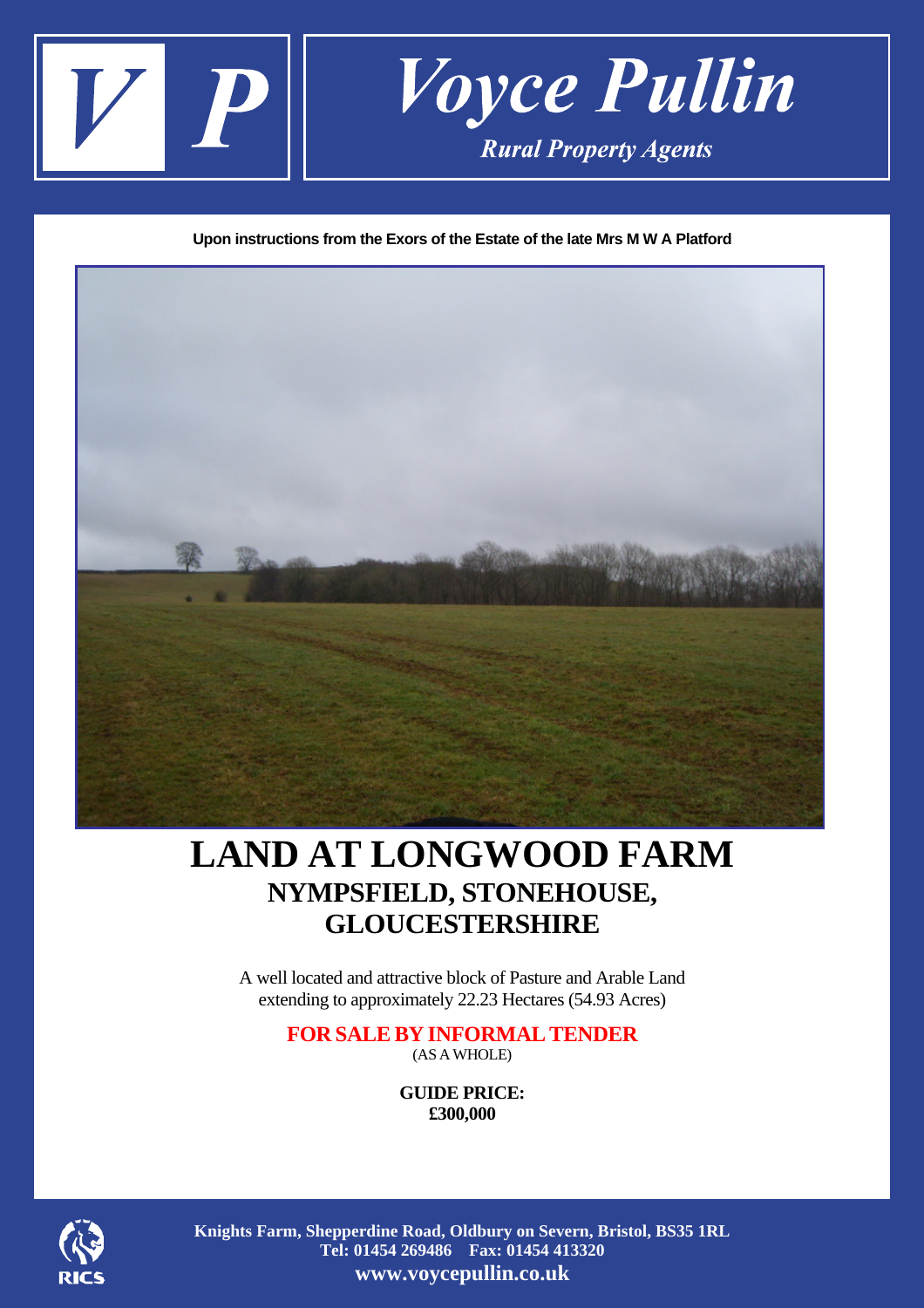# **LAND AT LONGWOOD FARM, NYMPSFIELD, STONEHOUSE, GLOUCESTERSHIRE**

#### **SITUATION**

The land is located approximately 3½ miles southwest of Stroud and immediately off the B4066. Stonehouse is approximately 5 miles to the north. Access to the M5 (J13) is 7½ miles to the northwest.

# **DIRECTIONS**

Leave J13 of the M5 and head east towards Stroud on the A419. At the Sainsburys roundabout take the  $3<sup>rd</sup>$  exit sign-posted towards Selsley; continue on the B4066 towards Uley and after 2 miles the land will be found on your left hand side indicated by a Voyce Pullin 'For Sale' board.

# **DESCRIPTION**

A substantial parcel of level pasture and arable land adjoining the B4066 Uley to Stroud road.

The land is offered for sale as a whole and comprises the following:

| <b>Field Reference</b> | <b>Description</b>     | Area (Ha)            |
|------------------------|------------------------|----------------------|
| SO8102/2406            | <b>Temporary Grass</b> | 7.54                 |
| SO8101/3798            | Track                  | 0.094                |
| SO8102/4387            | <b>Temporary Grass</b> | 6.43                 |
| SO8101/7698            | <b>Temporary Grass</b> | 6.00                 |
| SO8102/8713            | <b>Permanent Grass</b> | 2.17                 |
|                        | <b>Total</b>           | 22.23                |
|                        |                        | $(54.93 \text{ ac})$ |

#### **TIMBER**

All standing timber is included in the sale.

#### **VALUATION**

There will be no claim by the Vendor or the Purchaser for any matter on completion of sale.

# **PLANNING**

The agents are not aware of any planning history. Potential purchasers are free to make their own enquiries of the local planning authority.

### **SINGLE PAYMENT SCHEME & ENVIRONMENTAL SCHEMES**

The land is registered for the purpose of the Single Payment Scheme. Entitlements will be available by separate negotiation. The land is entered into Entry Level Stewardship ending on  $30<sup>th</sup>$  April 2012 – further details are available from the selling Agents.

**Please note that it will be a condition of the sale that the Purchaser undertakes to continue with and complete the Entry Level Stewardship Agreement.**

#### **SERVICES**

Mains water is currently available to the property however, the current supply is to the retained property only and it will be the responsibility of the Purchaser to make their own arrangements with Severn Trent Water. Contact telephone number 08456 016 616

#### **SPORTING**

All sporting rights are included in the sale.

# **LOCAL AUTHORITY**

Stroud District Council Ebley Mill Westward Road **Stroud** Gloucestershire GL5 4UB

Tel. 01453 766321

#### **TENDER DATE**

All tenders to be received at our Oldbury office by 12 noon on Wednesday  $2<sup>nd</sup>$  June 2010 on the attached form.

## **TENURE AND POSSESSION**

The property is offered for sale Freehold Tenure and Vacant Possession will be available upon completion.

# **EASEMENTS, COVENANTS, RIGHTS OF WAY**

The property is sold subject to and with the benefit of rights, including rights of way, whether public or private, light, support, drainage, water and electricity supplies and other rights and obligations, easements, quasi easements and restrictive covenants and all existing and proposed wayleaves or masts, pylons, stays, cables, drains and water, gas or other pipes, whether referred to in the general remarks and stipulations or particulars of sale or not and to the provisions of any planning scheme of County or Local Authorities. The purchasers shall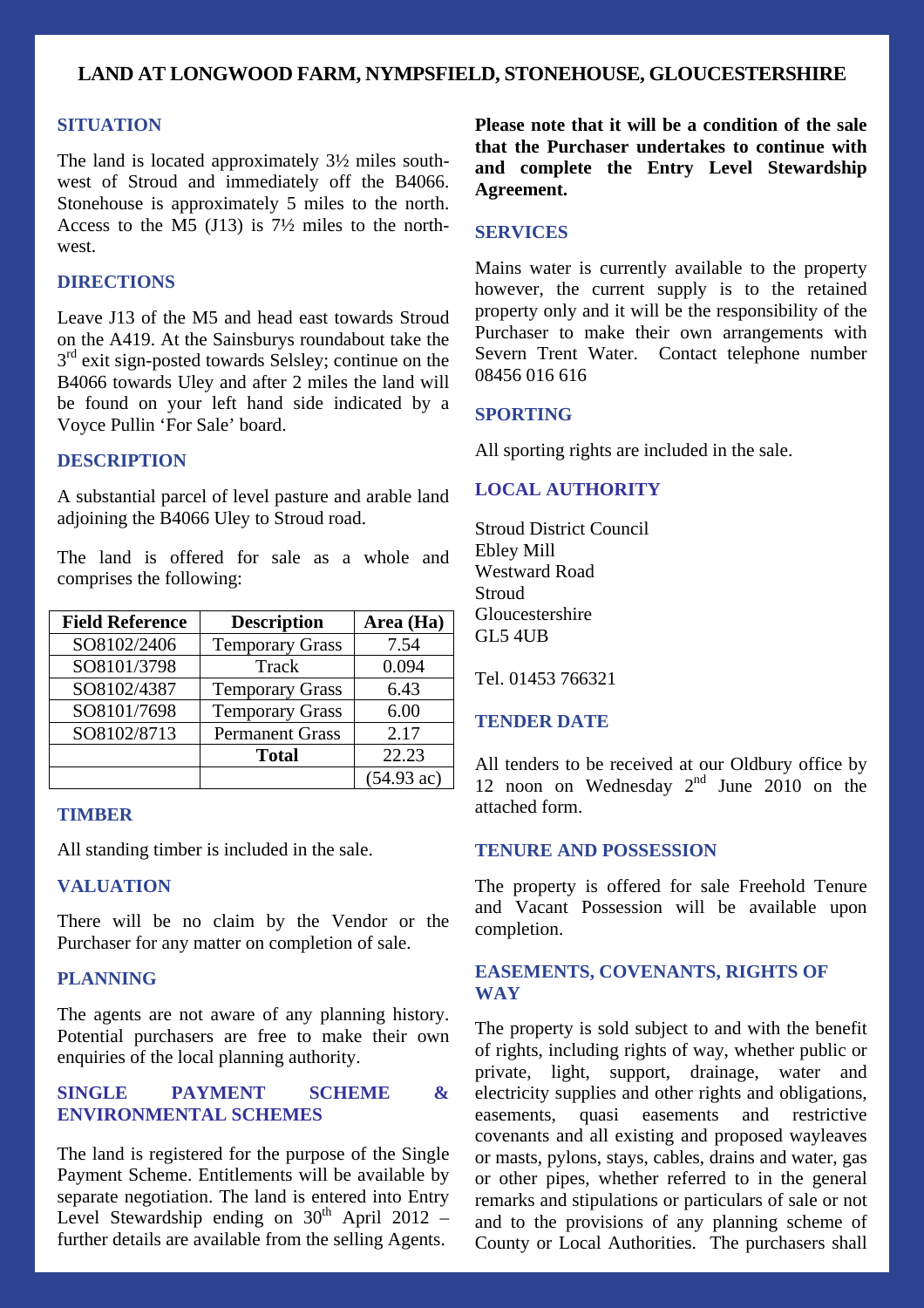be deemed, the property being open for inspection, to the Vendors' Agents. This information is provided for have full knowledge of the boundaries or the reference purposes only. ownership thereof.

Without prejudice to the above, the following are drawn to the attention of prospective purchasers;

- A right of access will be granted over the driveway shown coloured green on the site plan (subject to shared future maintenance)
- Rights of access exist over the track shown coloured brown for the benefit of the adjoining owners
- The property is sold subject to a restrictive covenant against development. **NOTE:** this covenant will apply to an area immediately around Longwood House (the approximate extent of this area is shown hatched on the plan)

Further details of any of the above are available from the selling agents or solicitors.

**PLANS, AREAS & SCHEDULES:** These are based upon the Ordnance Survey and other data provided to

The Purchaser(s) shall be deemed to have satisfied themselves as to the description of the property and any error or mis-statement shall not annul the sale or entitle either party to compensation in respect thereof. No warranty for the accuracy of the information can be given.

# **VIEWING**

All potential purchasers may view the property at any reasonable hour with a copy of these particulars.

# **SOLICITORS**

AES Winterbothams LLP 3/7 Rowcroft **Stroud** Gloucestershire GL5 3BS

Tel: 014543 847235 Fax: 01453 751997